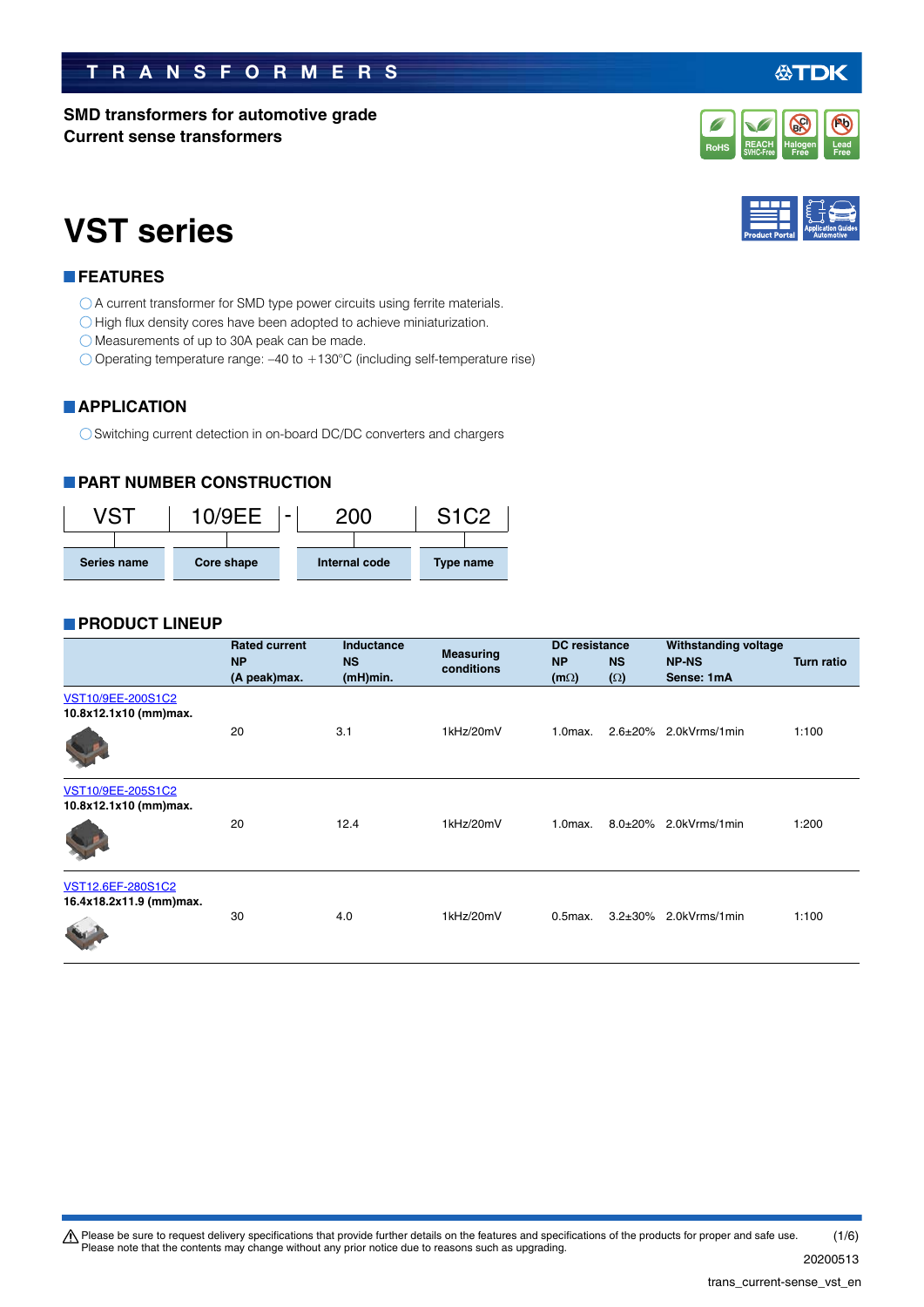# **VST10/9EE-200S1C2**

### **ELECTRICAL CHARACTERISTICS**

### **CHARACTERISTICS SPECIFICATION TABLE**

|                   | <b>Rated current</b> | Inductance  |                                | DC resistance |                | Withstanding voltage |                   |
|-------------------|----------------------|-------------|--------------------------------|---------------|----------------|----------------------|-------------------|
| Part No.          | <b>NP</b>            | <b>NS</b>   | <b>Measuring</b><br>conditions | <b>NF</b>     | <b>NS</b>      | <b>NP-NS</b>         | <b>Turn ratio</b> |
|                   | (A peak)max.         | $(mH)$ min. |                                | $(m\Omega)$   | $(\Omega)$     | Sense: 1mA           |                   |
| VST10/9EE-200S1C2 | 20                   | ັ.          | 1kHz/20mV                      | .0max.        | $2.6 \pm 20\%$ | 2.0kVrms/1min        | 1:100             |

### **SHAPE & DIMENSIONS**











The unspecified dimensional tolerance is  $\pm 0.3$ . Dimensions in mm

### **RECOMMENDED LAND PATTERN CIRCUIT DIAGRAM**



Dimensions in mm

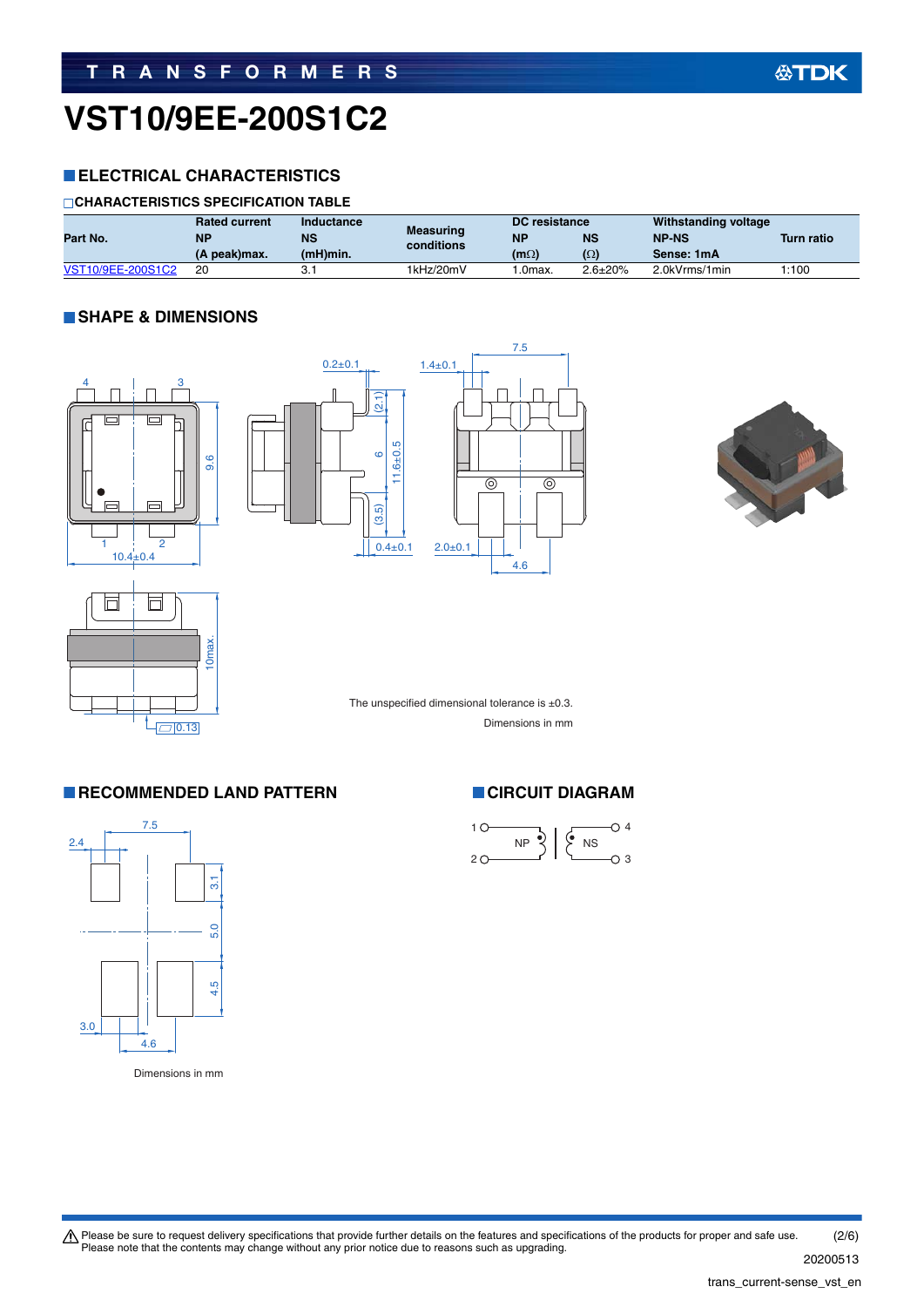# **VST10/9EE-205S1C2**

### **ELECTRICAL CHARACTERISTICS**

### **CHARACTERISTICS SPECIFICATION TABLE**

|                   | <b>Rated current</b> | Inductance |                                | DC resistance |                | Withstanding voltage |                   |
|-------------------|----------------------|------------|--------------------------------|---------------|----------------|----------------------|-------------------|
| Part No.          | <b>NP</b>            | NS         | <b>Measuring</b><br>conditions | <b>NF</b>     | <b>NS</b>      | <b>NP-NS</b>         | <b>Turn ratio</b> |
|                   | (A peak)max.         | (mH)min.   |                                | $(m\Omega)$   | $(\Omega)$     | Sense: 1mA           |                   |
| VST10/9EE-205S1C2 | 20                   | 12.4       | 1kHz/20mV                      | .0max.        | $8.0 \pm 20\%$ | 2.0kVrms/1min        | 1:200             |

### **SHAPE & DIMENSIONS**











The unspecified dimensional tolerance is  $\pm 0.3$ . Dimensions in mm

### **RECOMMENDED LAND PATTERN CIRCUIT DIAGRAM**



Dimensions in mm

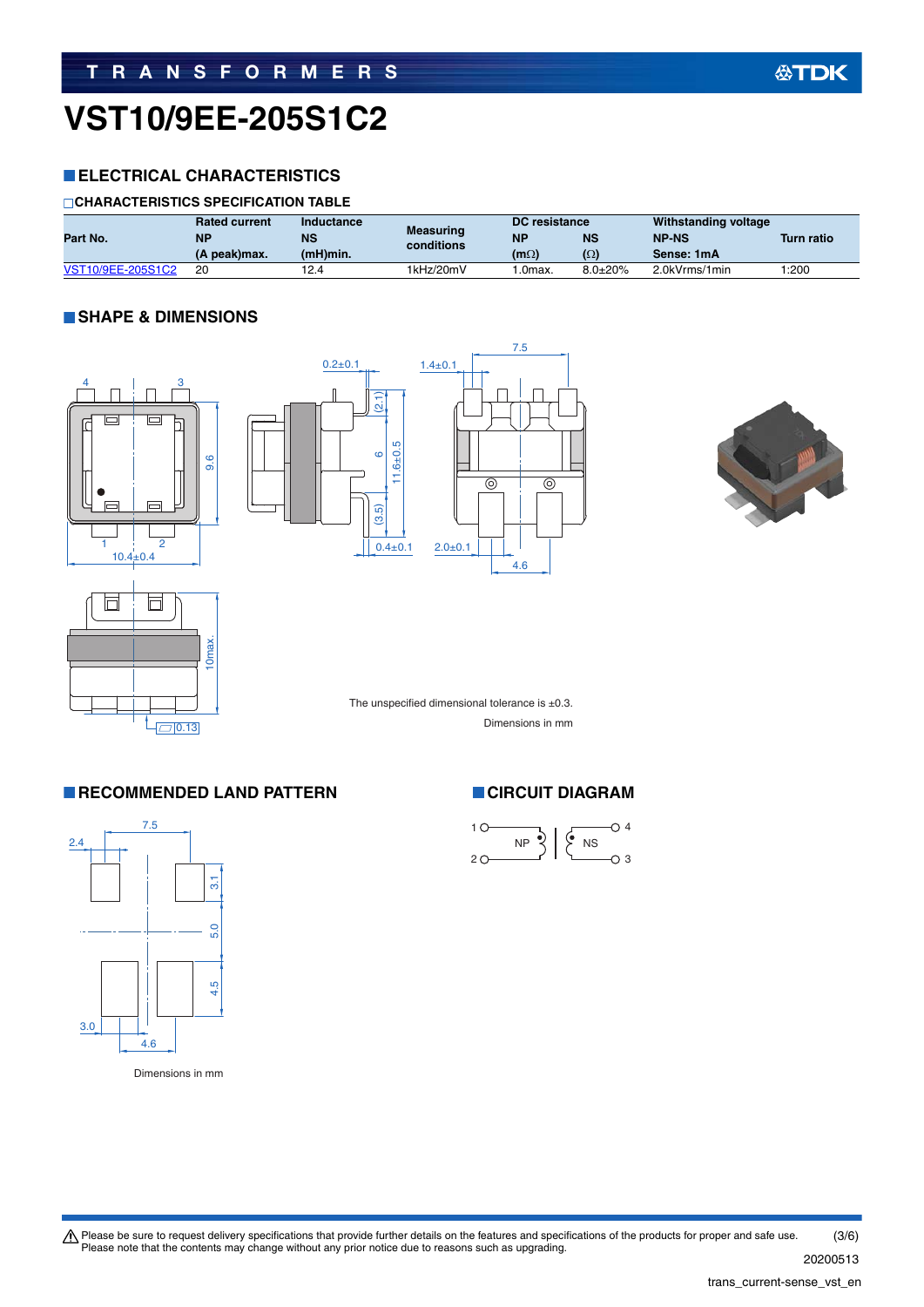# **VST12.6EF-280S1C2**

### **ELECTRICAL CHARACTERISTICS**

### **CHARACTERISTICS SPECIFICATION TABLE**

|                   | <b>Rated current</b> | Inductance  |                                | DC resistance |                | Withstanding voltage |                   |
|-------------------|----------------------|-------------|--------------------------------|---------------|----------------|----------------------|-------------------|
| Part No.          | <b>NP</b>            | <b>NS</b>   | <b>Measuring</b><br>conditions | <b>NF</b>     | <b>NS</b>      | <b>NP-NS</b>         | <b>Turn ratio</b> |
|                   | (A peak)max.         | $(mH)$ min. |                                | $(m\Omega)$   | $(\Omega)$     | Sense: 1mA           |                   |
| VST12.6EF-280S1C2 | 30                   | 4.C         | 1kHz/20mV                      | $0.5$ max.    | $3.2 \pm 30\%$ | 2.0kVrms/1min        | 1:100             |

### **SHAPE & DIMENSIONS**









The unspecified dimensional tolerance is  $\pm 0.3$ . Dimensions in mm

### **RECOMMENDED LAND PATTERN CIRCUIT DIAGRAM**



Dimensions in mm



Please be sure to request delivery specifications that provide further details on the features and specifications of the products for proper and safe use.<br>Please note that the contents may change without any prior notice d 20200513 (4/6)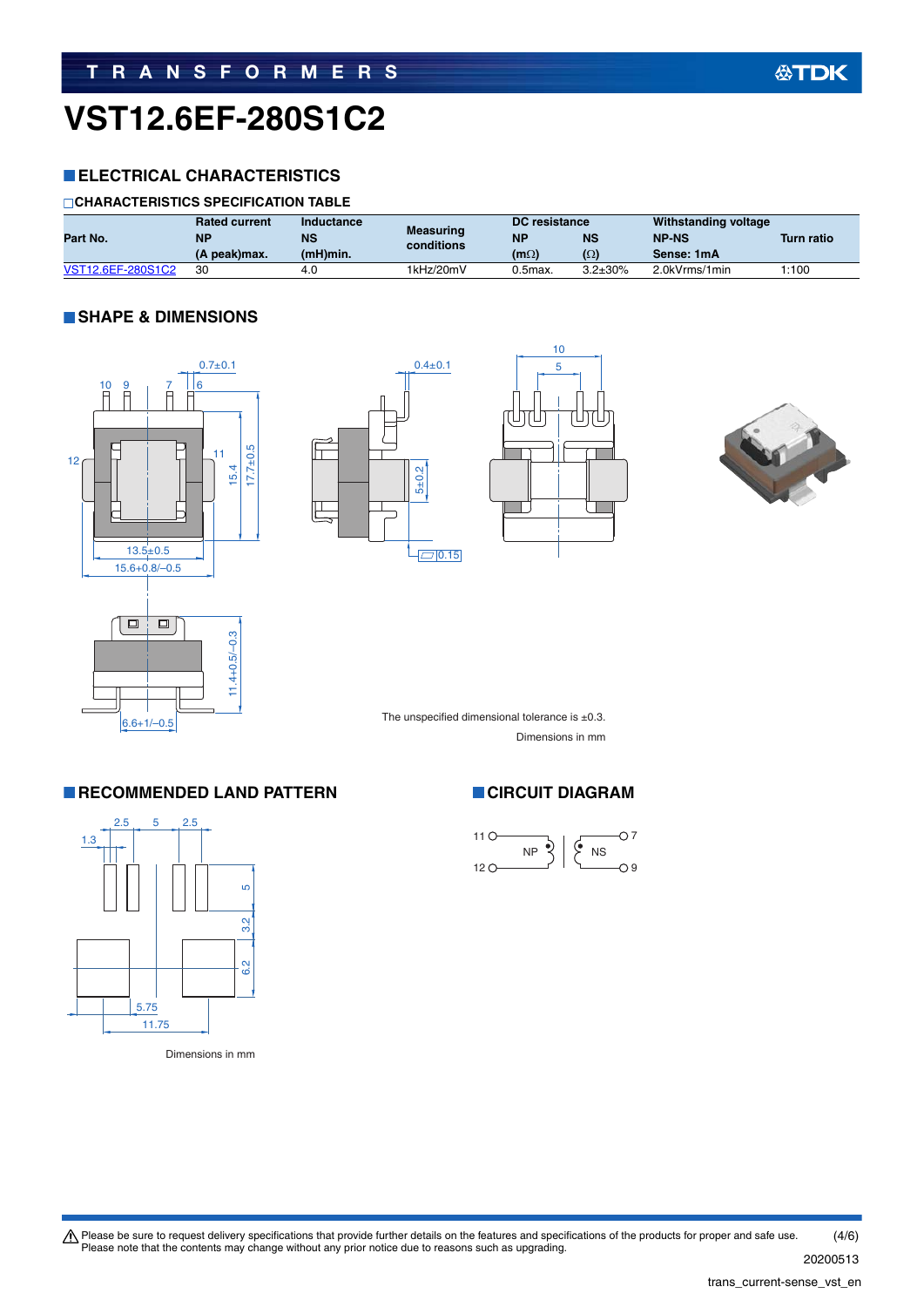# **VST series**

### **RECOMMENDED REFLOW PROFILE**



\*When mounting the product, use our recommended reflow profile described above.

### **PACKAGING STYLE**

### **REEL DIMENSIONS, PACKAGE QUANTITY**



Dimensions in mm

### **TAPE DIMENSIONS**



Dimensions in mm

| Part No.          | P1       | w        |
|-------------------|----------|----------|
| VST10/9EE-200S1C2 | $20+0.1$ | $32+0.3$ |
| VST10/9EE-205S1C2 |          |          |
| VST12.6EF-280S1C2 | $24+0.1$ | $32+0.3$ |

### **TEMPERATURE RANGE, INDIVIDUAL WEIGHT**

| Part No.                               | Operating<br>temperature*<br>(°C) | <b>Temperature range</b><br><b>Storage</b><br>temperature**<br>(°C) | Individual<br>weight<br>(q) |
|----------------------------------------|-----------------------------------|---------------------------------------------------------------------|-----------------------------|
| VST10/9EE-200S1C2<br>VST10/9EE-205S1C2 | $-40$ to $+130$                   | $-40$ to $+130$                                                     | 1.6                         |
| VST12.6EF-280S1C2                      | $-40$ to $+130$                   | $-40$ to $+130$                                                     | 4                           |

Operating temperature range includes self-temperature rise.

The storage temperature range is for after the assembly.

| Part No.                               | W <sub>1</sub> | Package quantity<br>(pcs/reel) | Package quantity<br>(pcs/box) |  |
|----------------------------------------|----------------|--------------------------------|-------------------------------|--|
| VST10/9EE-200S1C2<br>VST10/9EE-205S1C2 | 36.9           | 250                            | 500                           |  |
| VST12.6EF-280S1C2                      | 36.9           | 150                            | 300                           |  |

Please be sure to request delivery specifications that provide further details on the features and specifications of the products for proper and safe use.<br>Please note that the contents may change without any prior notice d (5/6)